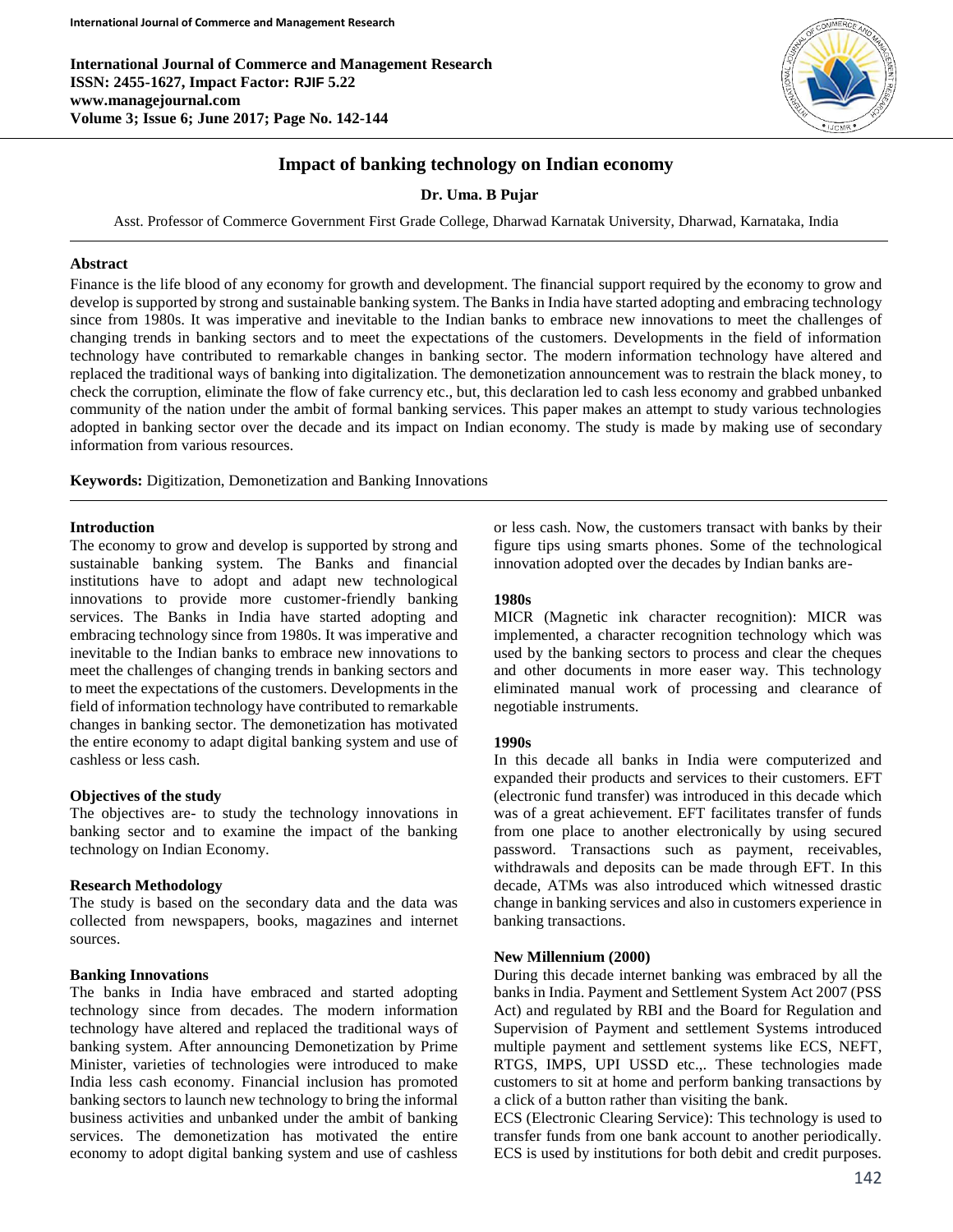ECS credit through banks. ECS credit is that, when an institution makes a credit to customers' savings account such as salary, distribution of dividend and interest, pension etc.,. ECS debit is that , when a institution pays bills such as telephone bill, electricity bill, water bill, equated monthly loan installments etc.,.

NEFT (National electronic fund transfer): NEFT facilitates electronically transfer of funds from one bank to another having core banking solution. NEFT has no limit both minimum and maximum on the amount of funds to be transferred.

RTGS (Real Time Gross Settlement): RTGS is an electronic form of funds transfer where the transmission takes place on real time basis. It is a interbank payment through interfacing core banking solution with a minimum transaction limit of Rs. 2,00,000. The customer needs to know the IFSC (Indian Financial Service Code) of the beneficiary's bank while transferring funds using RTGS.

# **Decade 2010**

IMPS (Immediate payment service): Immediate Payment Service was introduced by National Payments Corporation of India in the year 2010. Through this service, funds are transferred instantly on real time interbank using mobile phone on 24X7 bases.

UPI (Unified Payment Interface): National Payments Corporation of India launched UPI app of banks which allows money transfer between any two bank accounts by using smart phone. Both the sender and receiver banks need UPI identity which helps in transferring funds.

USSD (Unstructured Supplementary Service data): This was developed by NPCI which operates by the sim card. It is a Global System for Mobile (GSM) communication technology that is used to send text messages. By dialing \*99# USSD links customers' mobile number to the bank accounts to check costumer's bank balance, mini statement, internet pack balance, fund transfer via IFSC code etc., without internet connection.

BHIM (Bharat Interface for Money): Government of India launched on 30<sup>th</sup> December 2016. It is Aadhar based mobile payment which is linked to the customer's account. BHIM enables online payments simpler, easy and quick using unified payments interface. A study reveals that, BHIM app has been downloaded 17 million times, and 19.37 lakh transactions worth Rs. 950 crore have been carried out by February 2017.

Rupay: It was launched by National Payment Corporation of India under the Jan Dhan scheme for lower income class which works on three paths viz ATMs, point of sale and online sale. Rupay is similar to visa or Master card and an Indian version of a credit or debit card. The banks provide a Rupay debit card to every account holders with Rs. 1 Lakh accident insurance.

Other than these technologies, Government of India has launched number of new digital innovations focusing on financial inclusion and demonetization. After announcing demonetization GOI introduced variety of digital apps to motivate and attract the people to adopt these new digital modes like Lucky Grahak Yojana, Aadhar payment app, Digi Dhan Abhiyaan, Digilocker, e-wallets etc.,. And now, to empower Indian society digitally the GOI has defined nine pillars of digital India for uninterrupted success of the programme viz…

1) Broadband Highway 2) Universal Access to Mobile Connectivity 3). Public Internet Access Programme 4) e-Governance-Reforming Government through technology 5) e-Kranti– electronic Delivery of Services 6) Information for All 7) Electronics Manufacturing 8) IT for Jobs and 9) Early Harvest Programmes.

# **Impact of banking technology on Indian economy**

The modern banking technology has eliminated manual efforts in all banking transactions and has moved towards automation. The biggest gain from the technology is that, banking has become increasingly easy and comfortable for the customers in doing business and day today transactions. Online banking services are universally available to everyone. Entire banking process becomes transparent and corruption can be automatically caught and reduced. More transparency can be achieved in financial transactions by producing valid identity cards to the banks for exchanging the money. It helps to eliminate black money and corruption to larger extent by implementing PAN card requirement for cash transaction beyond Rs. 2, 00,000. The systematic records of financial transactions are made easier and substantially reduce the need to carry cash. With more digital or online transactions the nation can achieve less cash or cash less economy or digital economy. Digital banking promotes financial inclusion by bringing unbanked under the ambit of financial services. Through digital transactions more money is deposited and the Government can utilize the funds for economic development. On the other side, alone with many opportunities, threats have also developed overtime causing threat and damage to the system. Since, large portion of the population is computer illiterates and cannot use digital banking services. The rural and poor people find difficult to go for digitization. Server problem, computer virus, uninterrupted power supply, difficulty in finding ATMs, fast and reliable internet connections are not available easily at many places. The most dangerous threats are cybercrime, cyber theft, online fraud, hacking etc., which may cause damage to the whole economic system. According to the study made by Shane Harris an American noted journalist and author, alongside land, air, sea and space, the cyberspace has become the fifth domain of warfare.

## **Findings and Conclusion**

Though there are more than 50 banks in India, approximately only 15 to 20 percent population of the country are using digital banking services. Other part of the population are still unbanked which indicates slow progress in the adapting the technology. Government is coming out with new initiations to boost and motivate Digital programme. Though banks are under the pressure of rules and regulations, they are making efforts to launch new technologies, whereas, customers are not ready to embrace this technology to larger extent. Post demonetization has given push to digital transactions and made banking services more customers friendly. The new programmes launched by the Government should be effectively implemented and succeed. The Government of India should definitely take some measures to address cybercrimes, cyber theft, online fraud, hacking etc. followed by connectivity and data protection. Once people get addicted to digital transactions; there will be less demand for cash